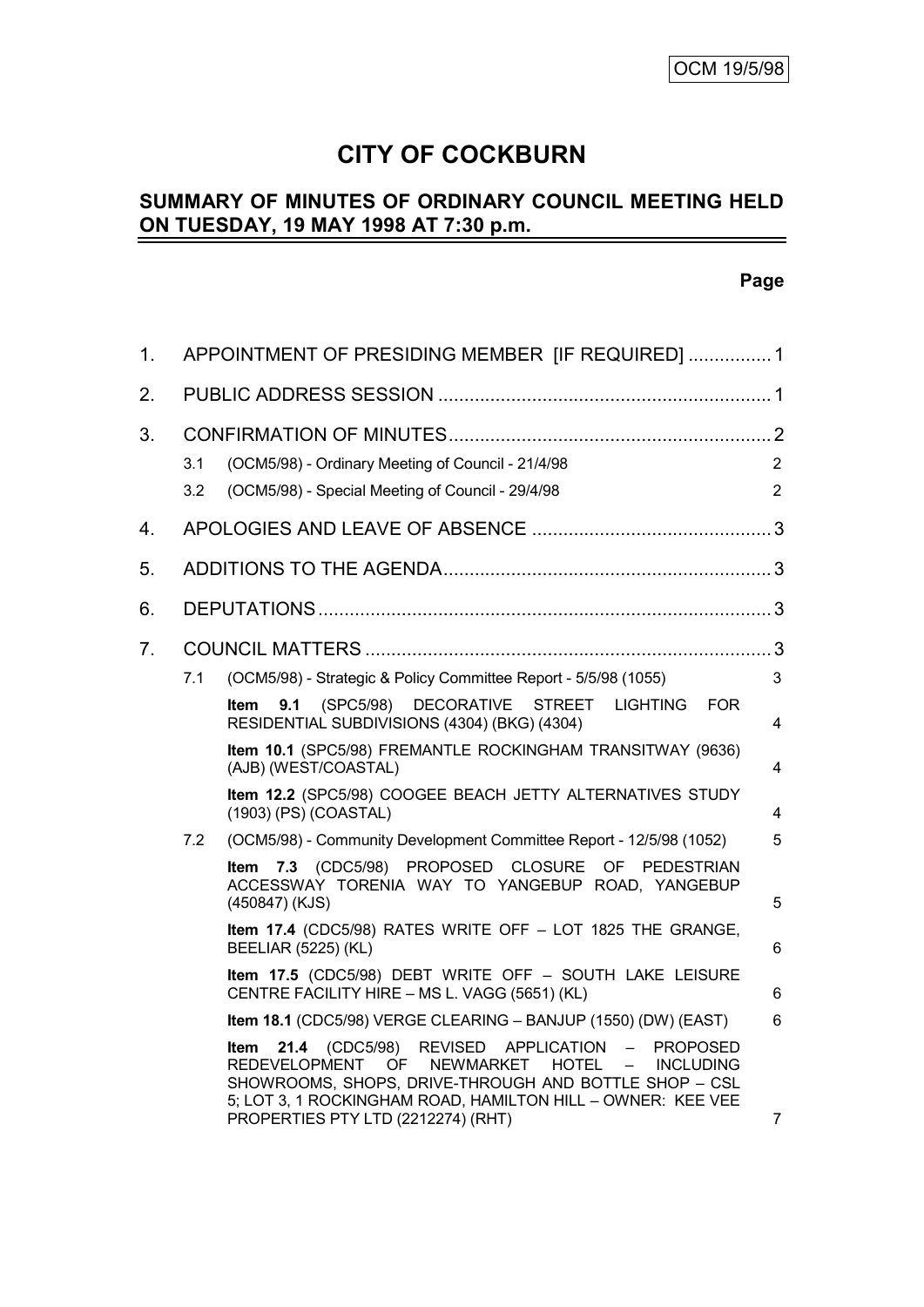|                 | Item 22.2 (CDC5/98) MARKET GARDENS IN RESIDENTIAL AREAS -<br>RECREATION ROAD, WINFIELD STREET AND STRODE AVENUE,<br>HAMILTON HILL - OWNER: VARIOUS (9524) (MT) (WEST) (MAP NO 7) | 9                 |  |  |  |
|-----------------|----------------------------------------------------------------------------------------------------------------------------------------------------------------------------------|-------------------|--|--|--|
|                 | Item 7.1 (CDC5/98) LAND PURCHASE PORTION OF LOTS 12 AND 26<br>BIRCHLEY ROAD, YANGEBUP (43093237) (4309500) (KJS)                                                                 | 11                |  |  |  |
|                 | Item 21.5 (CDC5/98) PROPOSED SECOND DWELLING ON A RURAL<br>LOT - CSL 559; LOT 2 FROBISHER AVENUE, MUNSTER -<br>OWNER/APPLICANT: M SINCLAIR (3412052) (SA) (COASTAL) (MAP 9)      | 11                |  |  |  |
| 8.              |                                                                                                                                                                                  |                   |  |  |  |
| 9.              |                                                                                                                                                                                  |                   |  |  |  |
| 10 <sub>1</sub> | MOTIONS OF WHICH PREVIOUS NOTICE HAS BEEN GIVEN12                                                                                                                                |                   |  |  |  |
|                 | 10.1 (OCM5/98) - Rescission of Motion - Cockburn/Split Sister City Committee -<br>Delegation To Croatia (1021) (RS)                                                              | $12 \overline{ }$ |  |  |  |
| 11 <sup>1</sup> | NOTICE OF MOTIONS FOR CONSIDERATION AT THE FOLLOWING                                                                                                                             |                   |  |  |  |
|                 |                                                                                                                                                                                  |                   |  |  |  |
|                 |                                                                                                                                                                                  |                   |  |  |  |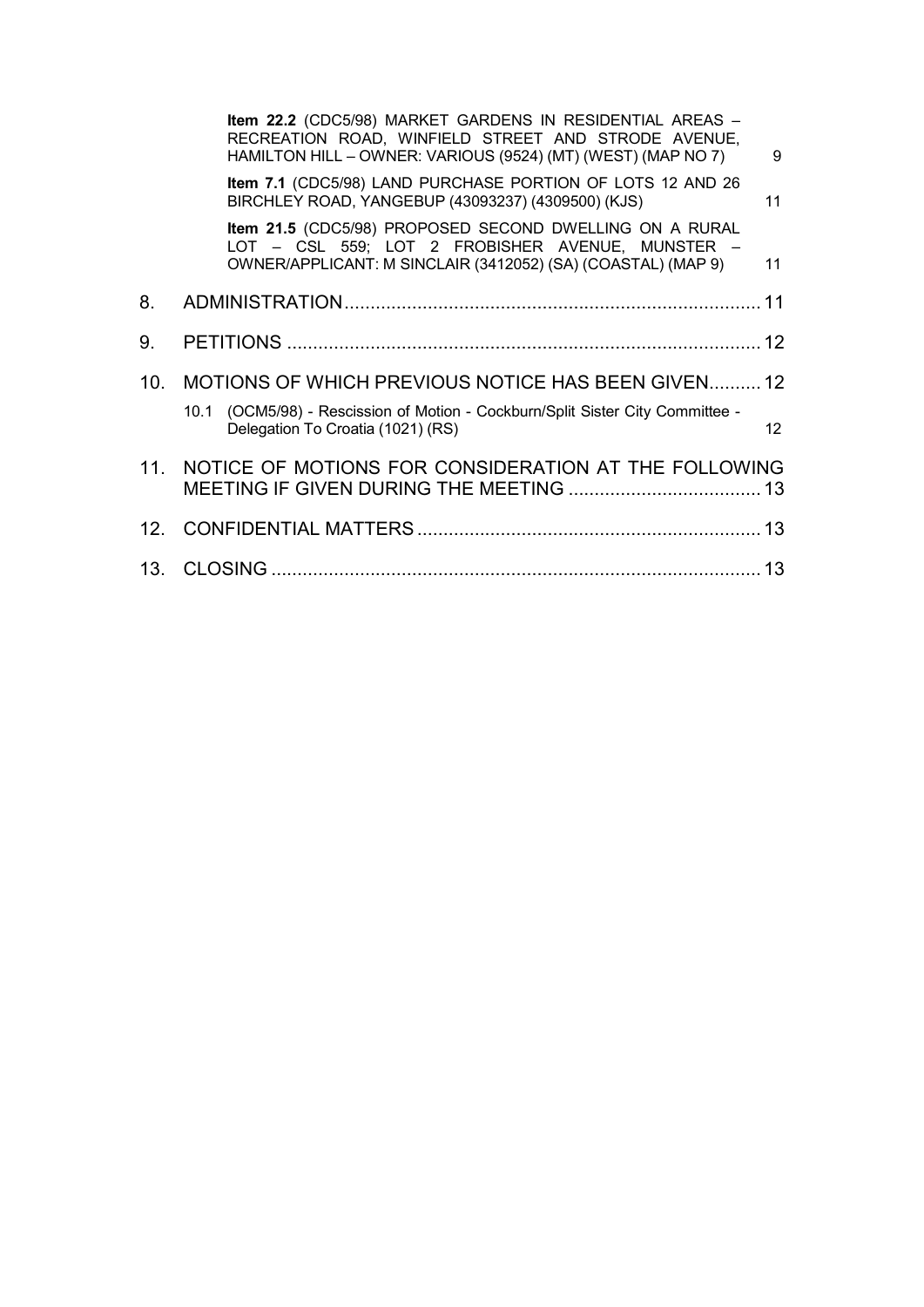# **CITY OF COCKBURN**

# **MINUTES OF ORDINARY COUNCIL MEETING HELD ON TUESDAY, 19 MAY 1998 AT 7:30 P.M.**

#### **PRESENT:**

| Mr J Grljusich  |                              | Mayor                                |
|-----------------|------------------------------|--------------------------------------|
| Mr S Lee        |                              | Councillor                           |
| Mr C Elpitelli  |                              | Councillor                           |
| Mrs S Hunt      | -                            | Councillor                           |
| Mr R A Lees     |                              | Councillor                           |
| Mr J Ostojich   |                              | Councillor                           |
| Mr L Howlett    | -                            | Councillor                           |
| Mrs N Waters    |                              | Councillor                           |
| Mr B P Wheatley |                              | Councillor                           |
| Mr M Pecotic    |                              | Councillor                           |
| Mr J Gianoli    |                              | Councillor                           |
| Mr R W Brown    | -                            | <b>Chief Executive Officer</b>       |
| Mr K Lapham     | $\overline{\phantom{a}}$     | Acting Director, Finance             |
| Mr S M Hiller   | $\qquad \qquad \blacksquare$ | Director, Planning & Development     |
| Mr B K Greay    |                              | Director, Engineering                |
| Mrs S Ellis     |                              | Secretary to Chief Executive Officer |

The Presiding Member declared the meeting open at 7:30pm and asked everyone to stand for 1 minutes silence to honour those who lost their lives as a result of the HMAS Westralia accident.

# **1. APPOINTMENT OF PRESIDING MEMBER [IF REQUIRED]**

## **2. PUBLIC ADDRESS SESSION**

**Mrs Val Oliver** thanked Council for putting an advertisement in the newspaper regarding a clean up as she received a number of calls. In regards to brick paving in front of the Coolbellup Library which is replacement for a garden, Mrs Oliver commented that she had previously requested the job be done properly and that Clr Howlett had advised that someone would contact her to discuss the matter but had not yet received any contact. Director, Engineering responded that the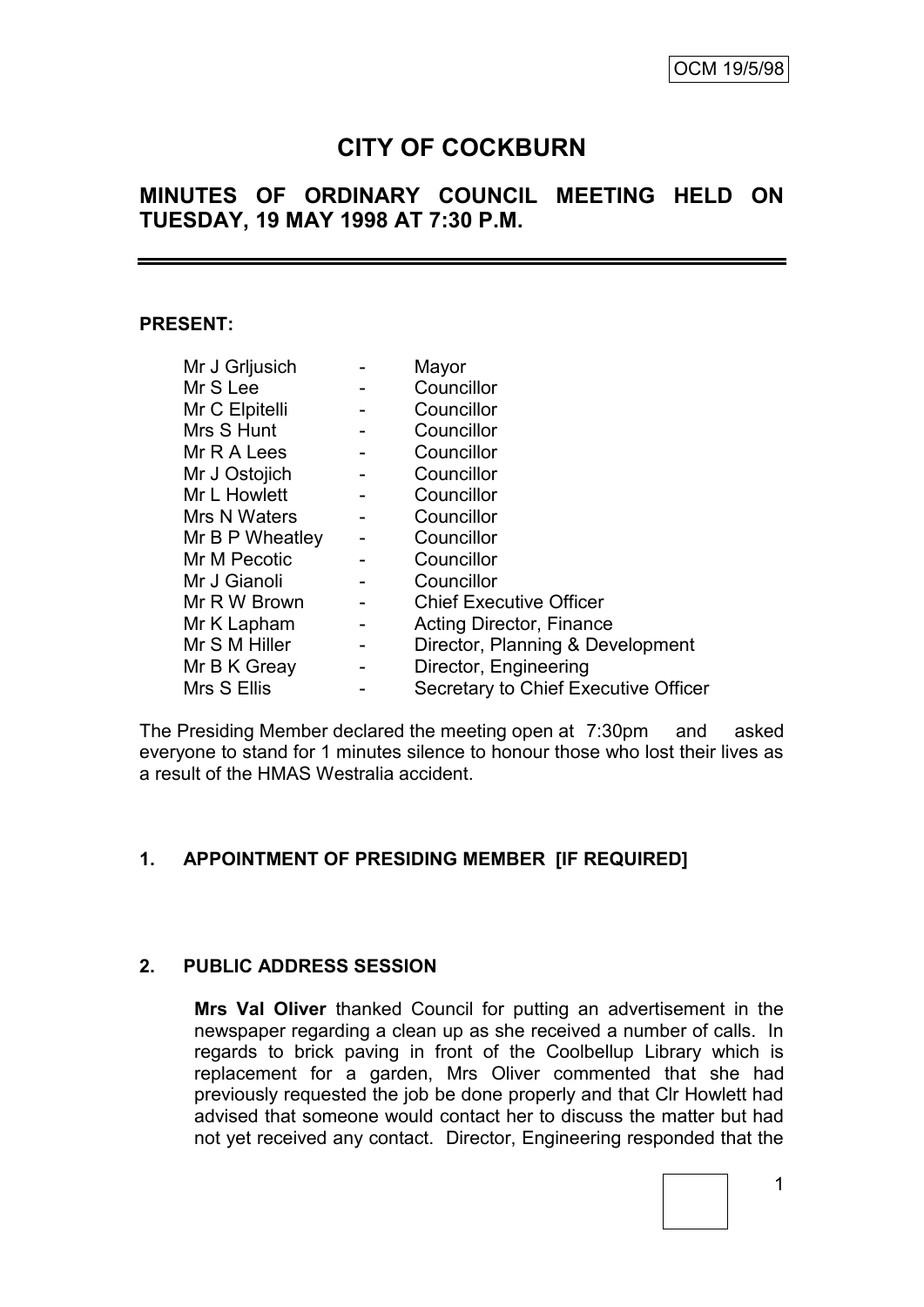Building Maintenance Supervisor is currently making investigations into this matter as he had not organised the work.

**Mr Beilken** stated that he has experienced trouble with illegal market gardens in his area for several years and which were gardens installed after 1958 and definitely more recent than that. His main concern was with "new" gardens which started after he moved to the area. He commented that the information and after hours numbers provided by Council Officers were not suitable as no-one wants to come out after hours. He asked why the housing area is still used for market gardens and how Council could allow it to go on. The Mayor advised that the matter has come before Council in previous years and that decisions were made at that time.

**Mr Crook** tabled a letter regarding Agenda Item 3.2 – Special Council Meeting Minutes of 29/4/98. He commented that although the meeting lasted 2½ hours, the minutes give very little indication of the discussions that took place. As the Lot 14 Progress Drive issue is of great public interest, will Council's Media Officers make information available. He felt that Lot 14 was such an important issue that it should receive detailed and favourable reports from Council and in the press to inform people of its current status.

# **3. CONFIRMATION OF MINUTES**

# **3.1 (OCM5/98) - Ordinary Meeting of Council - 21/4/98**

Moved Clr Lees seconded Clr Gianoli, that the Minutes of the Ordinary Meeting of Council held on the 21<sup>st</sup> April 1998 be confirmed.

## **CARRIED**

# **3.2 (OCM5/98) - Special Meeting of Council - 29/4/98**

The Chief Executive Officer advised that the statement he read aloud at the meeting that was to be put on record, was omitted from the minutes and advised that it would be added. He read aloud the statement to refresh Councillors minds.

Clr Howlett advised that he asked questions at the meeting that he wished recorded and which are not shown at present. The Chief Executive Officer advised that the tape recording of the meeting would be played to ascertain what statement Clr Howlett made that was to be recorded. The minutes will be amended as above and resubmitted for confirmation.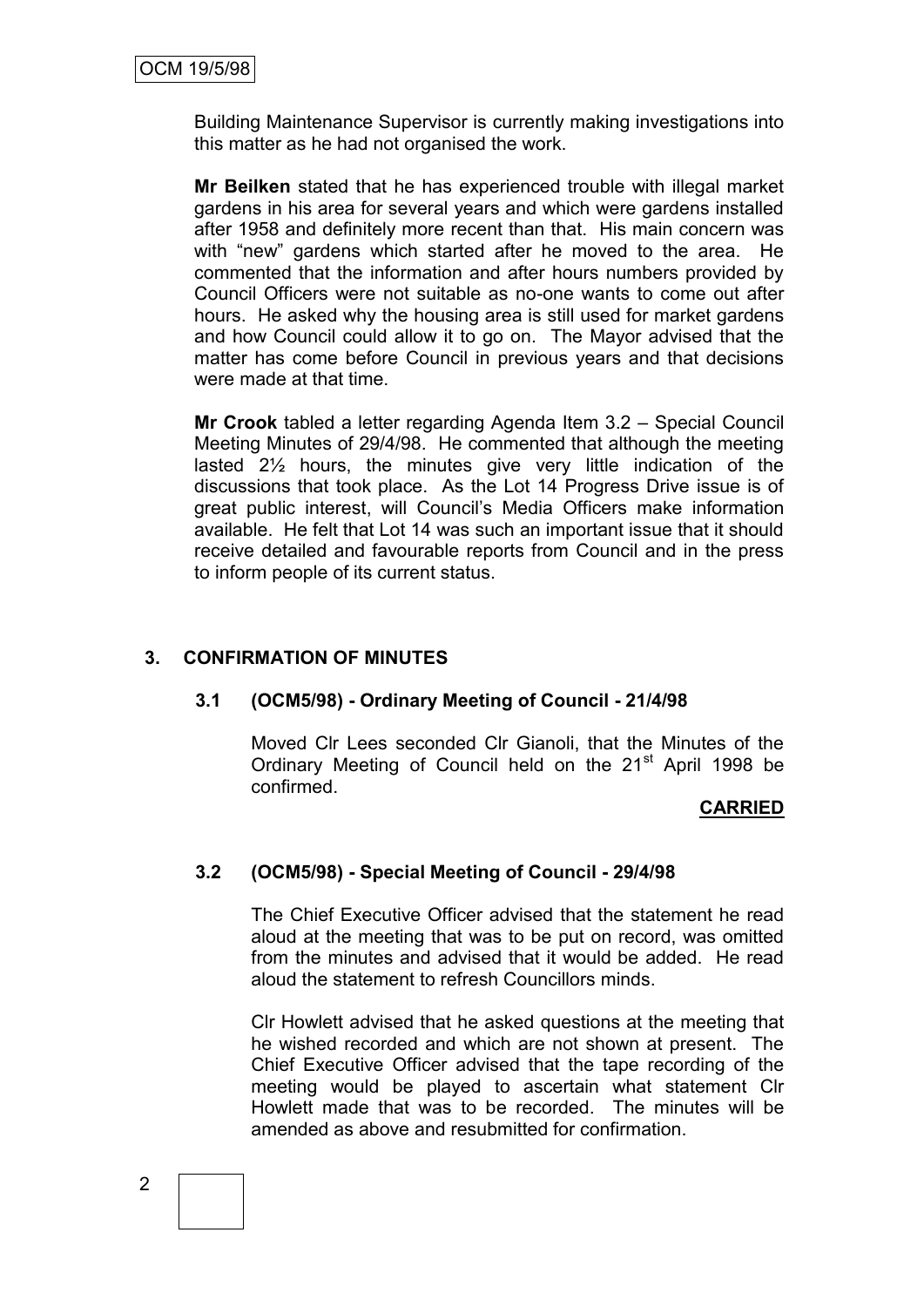Moved Clr Howlett seconded Clr Waters, that the Minutes of the Special Meeting of Council held on the  $29<sup>th</sup>$  April 1998 be resubmitted to the next Council meeting for confirmation.

**CARRIED**

## **4. APOLOGIES AND LEAVE OF ABSENCE**

Clr L. Humphreys - Apology (Conference) Deputy Mayor Battalis - Apology Clr J. McNair - Apology Mr D. Green - Apology (Conference)

# **5. ADDITIONS TO THE AGENDA**

Nil

# **6. DEPUTATIONS**

Nil

## **7. COUNCIL MATTERS**

## **7.1 (OCM5/98) - Strategic & Policy Committee Report - 5/5/98 (1055)**

Moved Clr Howlett seconded Clr Gianoli, that the report of the Strategic and Policy Committee meeting held on the 5<sup>th</sup> May 1998 be received and the recommendations therein adopted, with the exception of items 9.1, 10.1 and 12.2 which are to be dealt with separately.

## **CARRIED**

## DECLARATION OF FINANCIAL INTEREST

**Chief Executive Officer** declared his interest in Item 15.1, the nature being that he is a member of the Local Government Superannuation Scheme.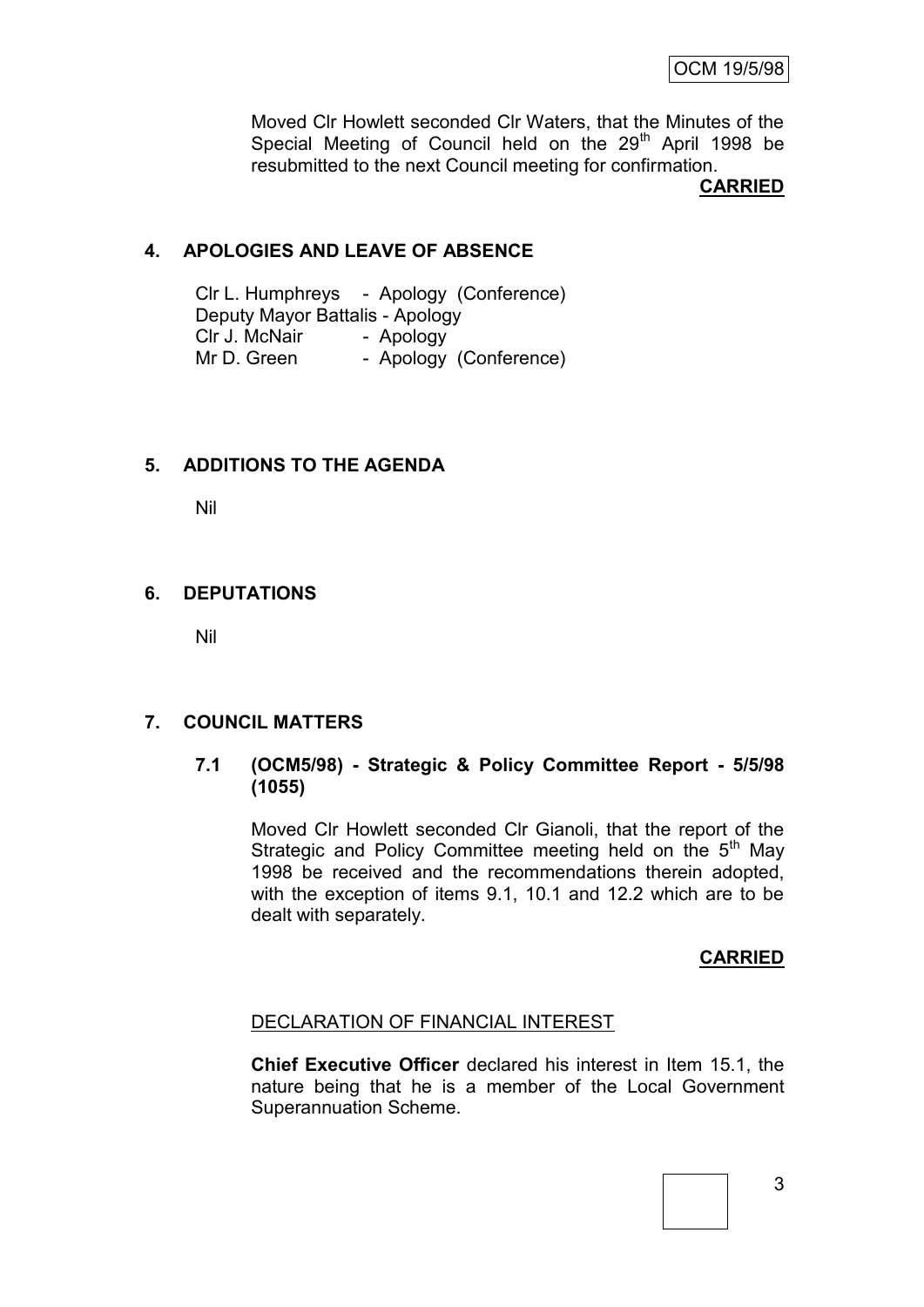## **Item 9.1 (SPC5/98) DECORATIVE STREET LIGHTING FOR RESIDENTIAL SUBDIVISIONS (4304) (BKG) (4304)**

Moved Clr Elpitelli seconded Clr Howlett, that Item 9.1 of the Strategic and Policy Committee meeting held on the  $5<sup>th</sup>$  May 1998 be referred back to Committee so that guidelines could be put into place before approval of this matter is given.

## **CARRIED**

#### **Item 10.1 (SPC5/98) FREMANTLE ROCKINGHAM TRANSITWAY (9636) (AJB) (WEST/COASTAL)**

Moved Mayor Grljusich seconded Clr Howlett, that Item 10.1 of the Strategic and Policy Committee meeting held on the  $5<sup>th</sup>$  May 1998, be adopted subject to the words "in principle" being deleted from point (1) 1. of the recommendation and replaced with the words "for the time being".

#### **MOTION LOST**

Moved Clr Ostojich seconded Clr Waters, that Item 10.1 of the Strategic and Policy Committee meeting held on the  $5<sup>m</sup>$  May 1998, be adopted.

#### **CARRIED**

#### **Item 12.2 (SPC5/98) COOGEE BEACH JETTY ALTERNATIVES STUDY (1903) (PS) (COASTAL)**

Moved Mayor Grljusich seconded Clr Waters, that Item 12.2 of the Strategic and Policy Committee meeting held on the  $5<sup>th</sup>$  May 1998, be adopted subject to the words "at this stage" being added to point (1) after the word "proceed".

#### **MOTION LOST**

Moved Clr Lee seconded Clr Wheatley, that Item 12.2 of the Strategic and Policy Committee meeting held on the  $5<sup>th</sup>$  May 1998, be set aside and substituted with the CDC12/97 recommendation as follows :-

That Council :

(1) adopt Alternative 4A, incorporating a raised timber deck jetty with a T head and low level swimming/fishing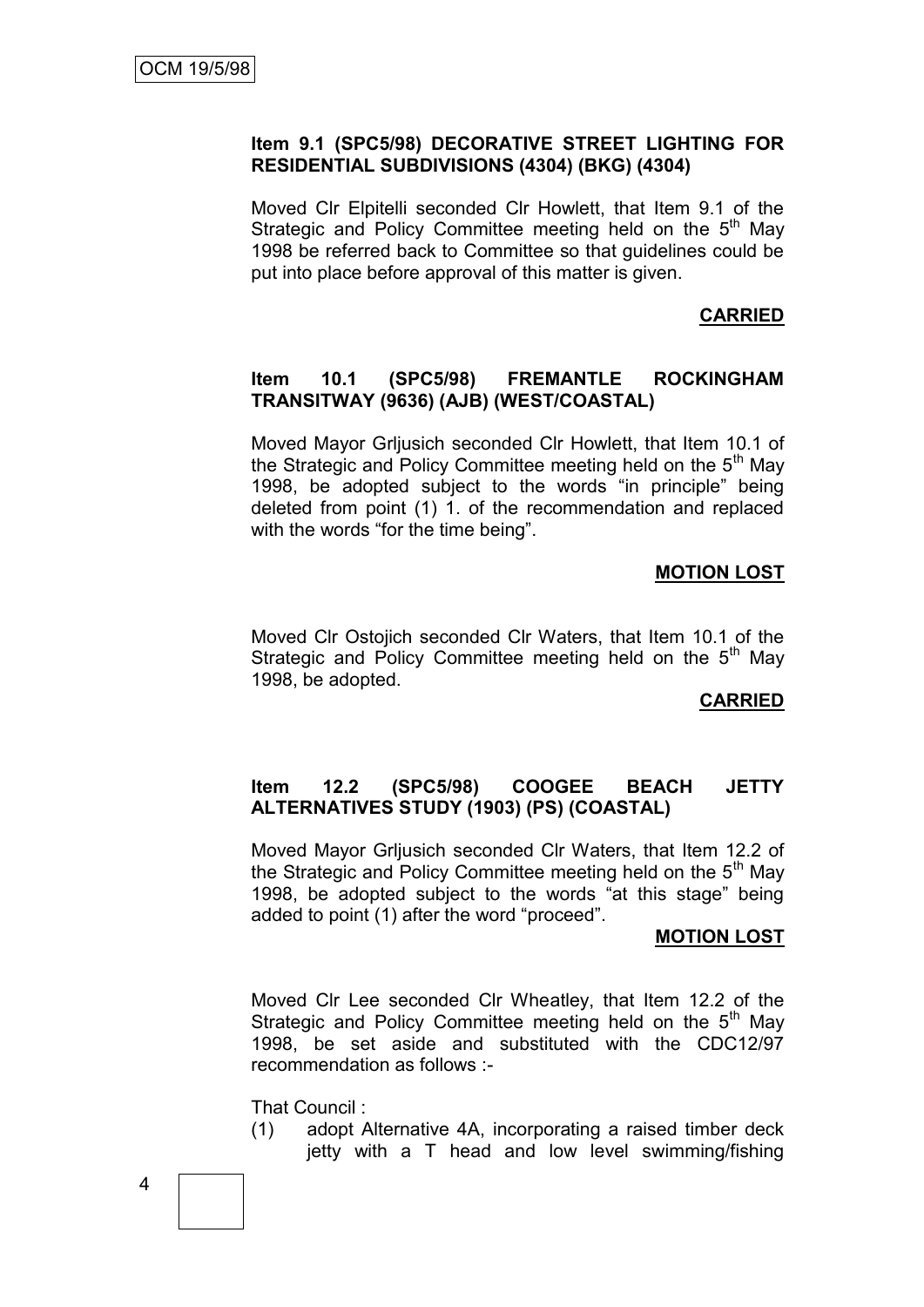OCM 19/5/98

platform, in the Coogee Beach Jetty Alternatives Study as the preferred concept and proceed with the replacement of the Coogee Beach jetty; and

(2) authorise the Director Engineering to negotiate with Kinhill Pty Ltd, Consulting Engineers, to prepare tender documentation, analyse tenders and supervise construction of the new Coogee Beach jetty

**CARRIED**

#### **7.2 (OCM5/98) - Community Development Committee Report - 12/5/98 (1052)**

Moved Clr Lees seconded Clr Gianoli, that the report of the Community Development Committee meeting held on the 12<sup>th</sup> May 1998 be received and the recommendations therein adopted, with the exception of items 7.1, 7.3, 17.4, 17.5, 18.1, 21.4, 21.5 and 22.2 which are to be dealt with separately.

## **CARRIED**

#### AT THIS POINT THE CHIEF EXECUTIVE OFFICER READ THE FOLLOWING WRITTEN DECLARATIONS.

#### DECLARATION OF FINANCIAL INTEREST

**Clr Gianoli** declared a financial interest in Item 7.1. The nature being that he is involved as a partner with Evans & Gianoli, as a developer of adjoining land.

**Clr Gianoli** declared a financial interest in Item 21.5. The nature being that the applicant is a client of Southside Realty, of which he is Principal.

#### **Item 7.3 (CDC5/98) PROPOSED CLOSURE OF PEDESTRIAN ACCESSWAY TORENIA WAY TO YANGEBUP ROAD, YANGEBUP (450847) (KJS)**

Moved Clr Lee seconded Clr Lees, that Item 7.3 of the Community Development Committee meeting held on the 12<sup>th</sup> May 1998 be adopted.

## **CARRIED**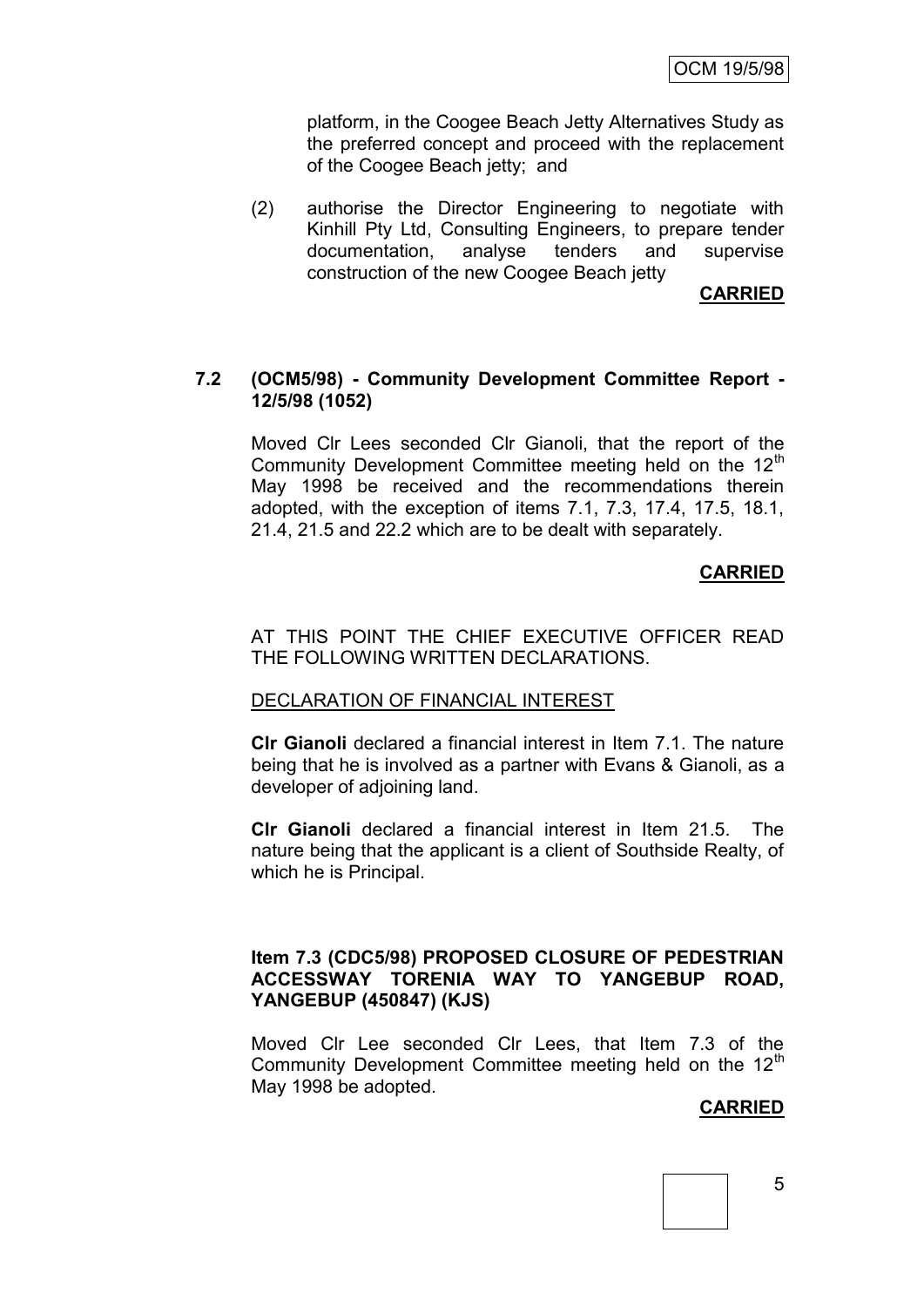#### **Item 17.4 (CDC5/98) RATES WRITE OFF – LOT 1825 THE GRANGE, BEELIAR (5225) (KL)**

Moved Clr Waters seconded Clr Howlett, that Item 17.4 of the Community Development Committee meeting held on the 12<sup>th</sup> May 1998, be adopted.

#### **CARRIED BY ABSOLUTE MAJORITY OF COUNCIL**

## **Item 17.5 (CDC5/98) DEBT WRITE OFF – SOUTH LAKE LEISURE CENTRE FACILITY HIRE – MS L. VAGG (5651) (KL)**

Moved Clr Howlett seconded Clr Gianoli, that Item 17.5 of the Community Development Committee meeting held on the 12<sup>th</sup> May 1998 be set aside and substituted with the following: -

That Council:

- (1) write off the amount of \$300.00 owned by Ms L. Vagg,
- (2) in the hiring of future facilities, receives by way of a bond, either cash or a bank cheque and no other form of payment be allowed.

## MOTION WITHDRAWN WITH PERMISSION OF COUNCIL

Moved Clr Howlett seconded Clr Gianoli, that Item 17.5 of the Community Development Committee meeting held on the 12<sup>th</sup> May 1998, be adopted.

#### **CARRIED BY ABSOLUTE MAJORITY OF COUNCIL**

## **Item 18.1 (CDC5/98) VERGE CLEARING – BANJUP (1550) (DW) (EAST)**

Moved Clr Wheatley seconded Clr Elpitelli, that Item 18.1 of the Community Development Committee meeting held on the  $12<sup>th</sup>$ May 1998 be adopted and that the matter be again listed on the June Community Development Committee meeting Agenda.

#### **CARRIED**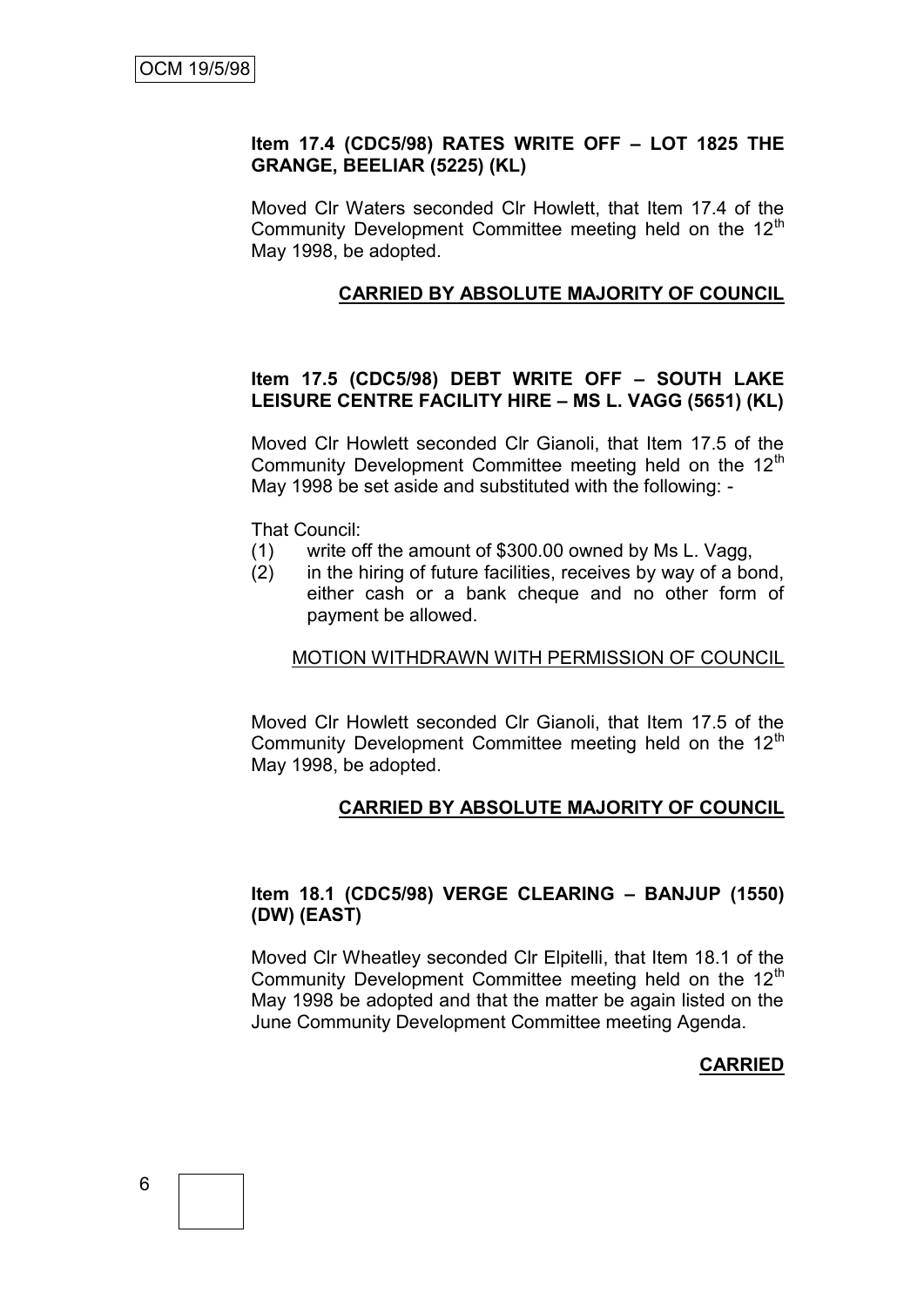**Item 21.4 (CDC5/98) REVISED APPLICATION – PROPOSED REDEVELOPMENT OF NEWMARKET HOTEL – INCLUDING SHOWROOMS, SHOPS, DRIVE-THROUGH AND BOTTLE SHOP – CSL 5; LOT 3, 1 ROCKINGHAM ROAD, HAMILTON HILL – OWNER: KEE VEE PROPERTIES PTY LTD (2212274) (RHT)**

Moved Clr Gianoli seconded Clr Lees, that Item 21.4 of the Community Development Committee meeting held on the 12<sup>th</sup> May 1998 be set aside and substituted with the following: -

That Council:

- (1) authorise the Director of Planning and Development to approve the development, subject to receipt of the following details :-
	- 1. Revised car parking and access plan indicating a concession of only 23 car bays from Council Scheme provisions – DZS No.2 Fourth Schedule – Car Parking Requirements;
	- 2. Detailed landscaping plans indicating a minimum of ten percent (10%) of the site landscaped (approximately  $442.5m^2$ ), with the position and type of existing and proposed trees, shrubs and ground cover;
	- 3. Provide Council with amended easement-in-gross documents for reciprocal rights of access, which reflect the approved revised plans, to the Council's satisfaction and all costs to be borne by the landowner;
	- 4. The owners of lots 7 and 10 Boyd Crescent and lots 4 and 5 Rockingham Road, be advised of the modifications to the easement in gross for reciprocal rights of access;
- (2) The applicant be advised that the following special conditions will be placed on the revised MRS Form 2 Notice of Approval:
	- 1. The owner entering into a legal agreement with Council prior to applying for a Building licence which requires satisfactory completion of a Conservation Management Plan for the existing Newmarket Hotel building.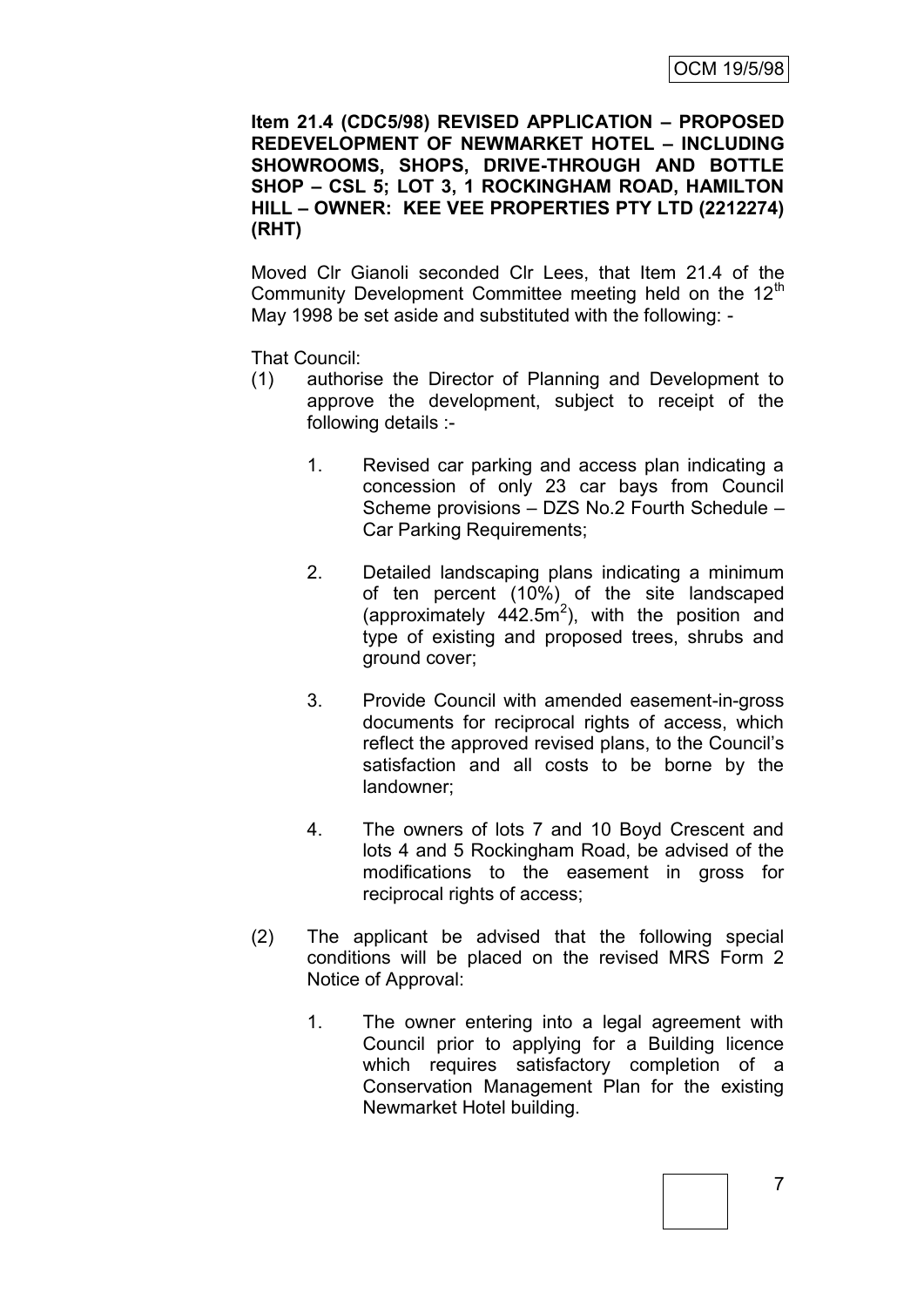- 2. The external restoration work to the Newmarket Hotel to be commenced within twelve (12) months of the date of issue of a Certificate of Classification for any part of the development.
- 3. A demolition licence being issued by Council's Building Department prior to the commencement of any demolitions work.
- 4. The owner entering into a legal agreement with Council, prior to applying for a building licence which requires:
	- appropriate caveat to be placed upon the title for Lot 3 identifying the liability of Kee Vee Properties Pty Ltd to carry out conservation planning and external restoration works to the Newmarket Hotel building;
	- the external restoration works are to be completed within twenty four (24) months of the date of issue of a Certificate of Classification for any part of the development.
	- in the event of the subdivision of lot 3, the caveat requiring restoration works shall continue to be attached to the lot containing the heritage building.
- (3) Issue a revised MRS Form 2 Notice of Approval valid for a period of two years, upon receipt of the revised plans.
- (4) Car parking within the road widening on Cockburn Road will only be permitted if the Main Roads WA advise that the road widening is no longer required, otherwise all the car parking provided on site is not to include the area required for road widening.
- (5) In the event that the Main Roads Department does not require the road widening and the car parking bays are constructed within the road widening area, the construction, care and maintenance of the car parking bays within the road widening, will be the responsibility of the land owner, together with any reinstatement that may be required as a result of any works that may occur within the proposed road widening.

# **CARRIED**

CLR HOWLETT REQUESTED THAT THE VOTES BE RECORDED.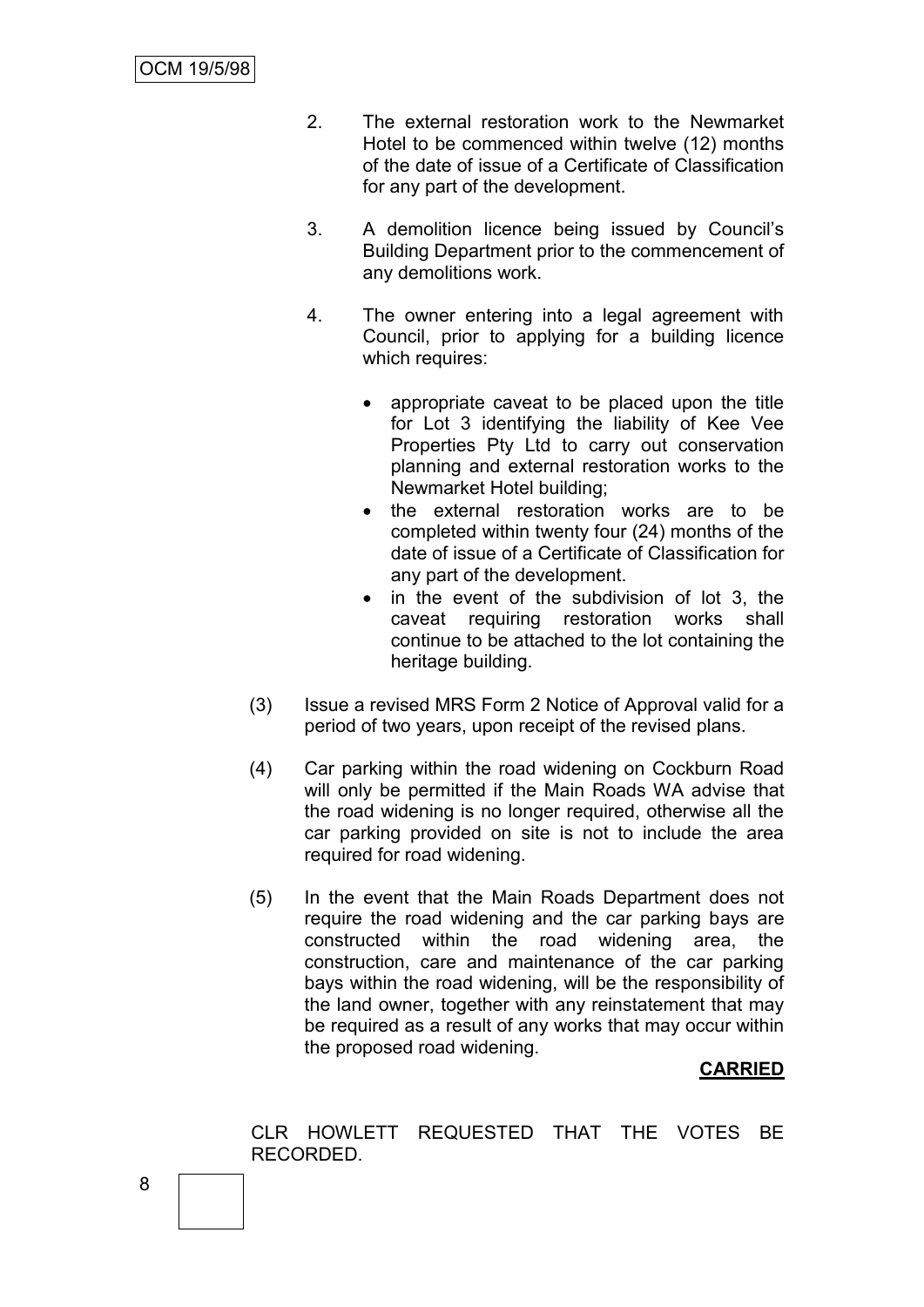FOR: CLRS GIANOLI, PECOTIC, WHEATLEY, OSTOJICH, LEES, ELPITELLI, LEE AND MAYOR GRLJUSICH.

AGAINST: CLRS WATERS, HOWLETT AND HUNT.

#### **Item 22.2 (CDC5/98) MARKET GARDENS IN RESIDENTIAL AREAS – RECREATION ROAD, WINFIELD STREET AND STRODE AVENUE, HAMILTON HILL – OWNER: VARIOUS (9524) (MT) (WEST) (MAP NO 7)**

Moved Clr Waters seconded Clr Howlett, that Item 22.2 of the Community Development Committee meeting held on the 12<sup>th</sup> May 1998, be set aside and substituted with the following: -

That Council:

- (1) reconfirm its decision dated 3 August 1993 not to prosecute the owners of market gardens at Lots 68, 69 Davilak Avenue, Lots 1, 61, 62, 63, 65 Recreation Road, Lots 72 – 77 (inclusive) Winfield Street, Lots 56, 59 Strode Avenue and Lot 38 Hamilton Road for operating gardens in the residential zone without Planning Approval;
- (2) receive a report currently being investigated by Council's Environmental Services into issues of water spray, pesticide storage and spray, noise, malodour and smoke pollution, in relation to a number of the market gardens and that this report be presented to Council at the  $16<sup>th</sup>$ June meeting so the issue can be reconsidered; and
- (3) advise the complainant accordingly.

## **MOTION LOST**

CLR HOWLETT REQUESTED THAT THE VOTES BE RECORDED.

FOR: CLRS WHEATLEY, WATERS, HOWLETT, HUNT AND LEE.

AGAINST: CLRS GIANOLI, PECOTIC, OSTOJICH, LEES, ELPITELLI AND MAYOR GRLJUSICH.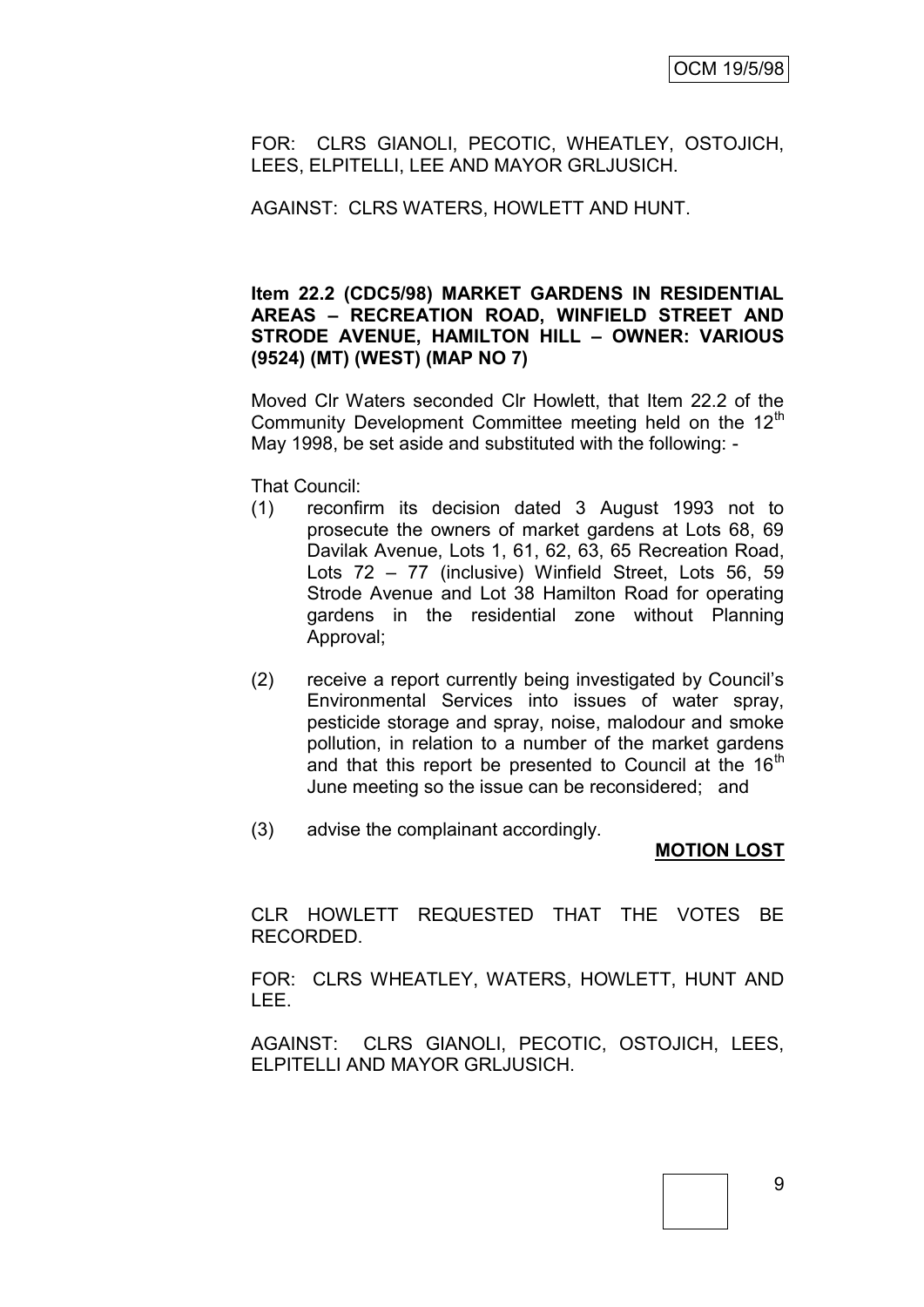Moved Clr Gianoli seconded Clr Pecotic, that Item 22.2 of the Community Development Committee meeting held on the 12<sup>th</sup> May 1998, be adopted.

CLR HOWLETT REQUESTED THAT HIS FOLLOWING QUESTIONS AND THE CHIEF EXECUTIVE OFFICER'S ANSWERS BE RECORDED: -

- Q: For these lots or the people who own these lots, are they carrying out illegal activities by carrying out market garden activities?
- A: I don't know, will have to take a look at it and get advice.
- Q: When can I expect to receive an answer to that?
- A: A few days.
- Q: Can the answer be circulated to all Councillors?
- A: Yes.
- Q: How long has this Council and this administration been aware that these activities have taken place on these properties and how many complaints have been received on this issue?
- A: Unaware of the precise information, it has come to this Council several years ago for a decision.
- Q: Can a report be provided to all Councillors in regard to this matter outlining the complaints received, the legal opinions received and copies of any minutes or agendas in a consolidated report be provided to all Councillors?
- A: Yes, if the Council wishes.

#### **MOTION PUT AND CARRIED**

CLR HOWLETT REQUESTED THAT THE VOTES BE RECORDED.

FOR: CLRS GIANOLI, PECOTIC, WHEATLEY, OSTOJICH, LEES, ELPITELLI, LEE AND MAYOR GRLJUSICH.

AGAINST: CLRS WATERS, HOWLETT AND HUNT.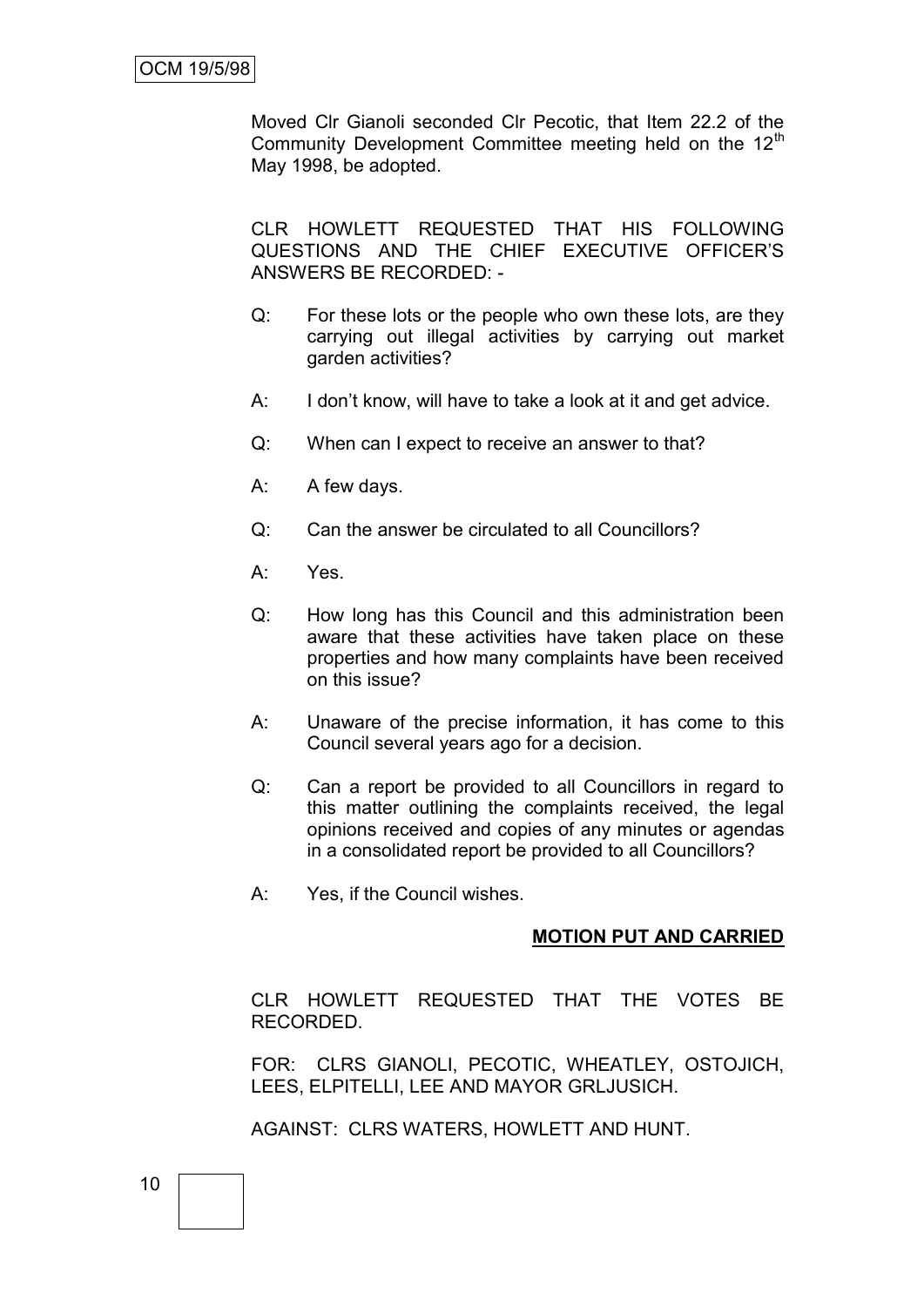AT THIS POINT THE TIME BEING 9:22PM, CLR GIANOLI LEFT THE MEETING HAVING DECLARED AN INTEREST.

## **Item 7.1 (CDC5/98) LAND PURCHASE PORTION OF LOTS 12 AND 26 BIRCHLEY ROAD, YANGEBUP (43093237) (4309500) (KJS)**

Moved Mayor Grljusich seconded Clr Elpitelli, that Item 7.1 of the Community Development Committee meeting held on the  $12<sup>th</sup>$  May 1998, be adopted subject to the words "at this time" being deleted from the recommendation.

#### **CARRIED**

## **Item 21.5 (CDC5/98) PROPOSED SECOND DWELLING ON A RURAL LOT – CSL 559; LOT 2 FROBISHER AVENUE, MUNSTER – OWNER/APPLICANT: M SINCLAIR (3412052) (SA) (COASTAL) (MAP 9)**

Moved Clr Wheatley seconded Clr Waters, that Item 21.5 of the Community Development Committee meeting held on the 12<sup>th</sup> May 1998, be set aside and substituted with the following: -

That Council:

- (1) advise the applicant of the following:
	- 1. Council would be prepared to approve a revised proposal which indicated the development of an aged or dependent person's dwelling, which complied with the provisions of the Residential Planning Codes.
	- 2. The policy under which the approval is granted to better understand Council's requirements.

## **CARRIED**

AT THIS POINT THE TIME BEING 9:28PM, CLR GIANOLI RETURNED TO THE MEETING.

## **8. ADMINISTRATION**

Nil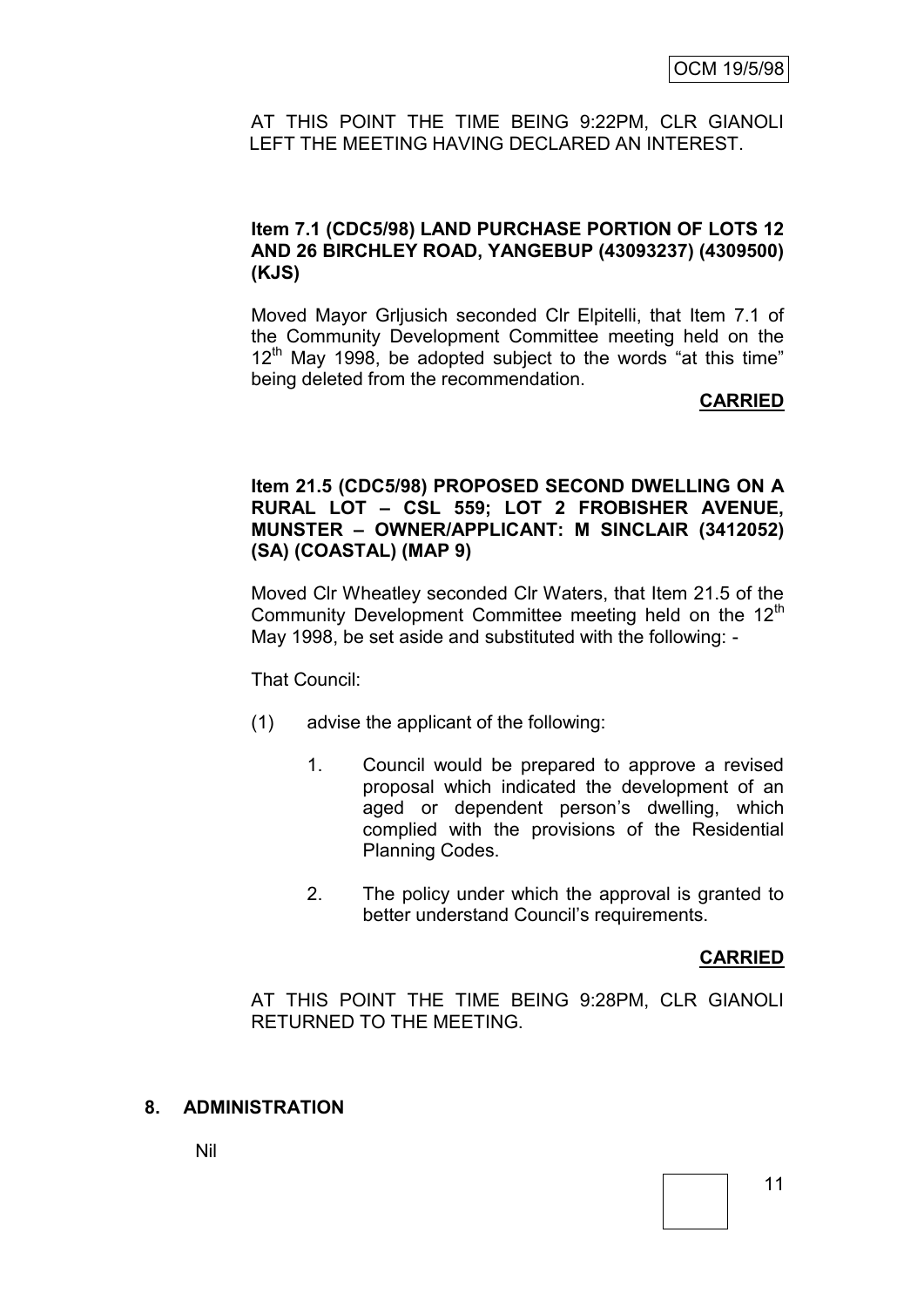# **9. PETITIONS**

Nil

## **10. MOTIONS OF WHICH PREVIOUS NOTICE HAS BEEN GIVEN**

## **10.1 (OCM5/98) - Rescission of Motion - Cockburn/Split Sister City Committee - Delegation To Croatia (1021) (RS)**

#### **RECOMMENDATION**

That Council resolve to rescind the following decision taken by Council at its meeting of the 21<sup>st</sup> April 1998.

"Item 15.3 (CDC4/98) Cockburn/Split Sister City Committee - Delegation To Croatia (1021) (RS)

Moved Clr Humphreys seconded Clr Waters, that Item 15.3 of the Community Development Committee Meeting held on the 14<sup>th</sup> April 1998, be adopted.

MOTION LOST DUE TO LACK OF ABSOLUTE MAJORITY "

# **TO BE CARRIED BY AN ABSOLUTE MAJORITY OF COUNCIL**

As Deputy Mayor Battalis being the proposed mover of the rescission was absent, Clr Waters advised she was prepared to move the motion. Clrs Wheatley, Pecotic, Elpitelli and Mayor Grljusich supported the rescission of the motion.

## **COUNCIL DECISION**

Moved Clr Waters seconded Clr Wheatley, that the following motion be rescinded.

"Item 15.3 (CDC4/98) Cockburn/Split Sister City Committee - Delegation To Croatia (1021) (RS)

Moved Clr Humphreys seconded Clr Waters, that Item 15.3 of the Community Development Committee Meeting held on the 14<sup>th</sup> April 1998, be adopted."

## **CARRIED BY ABSOLUTE MAJORITY OF COUNCIL**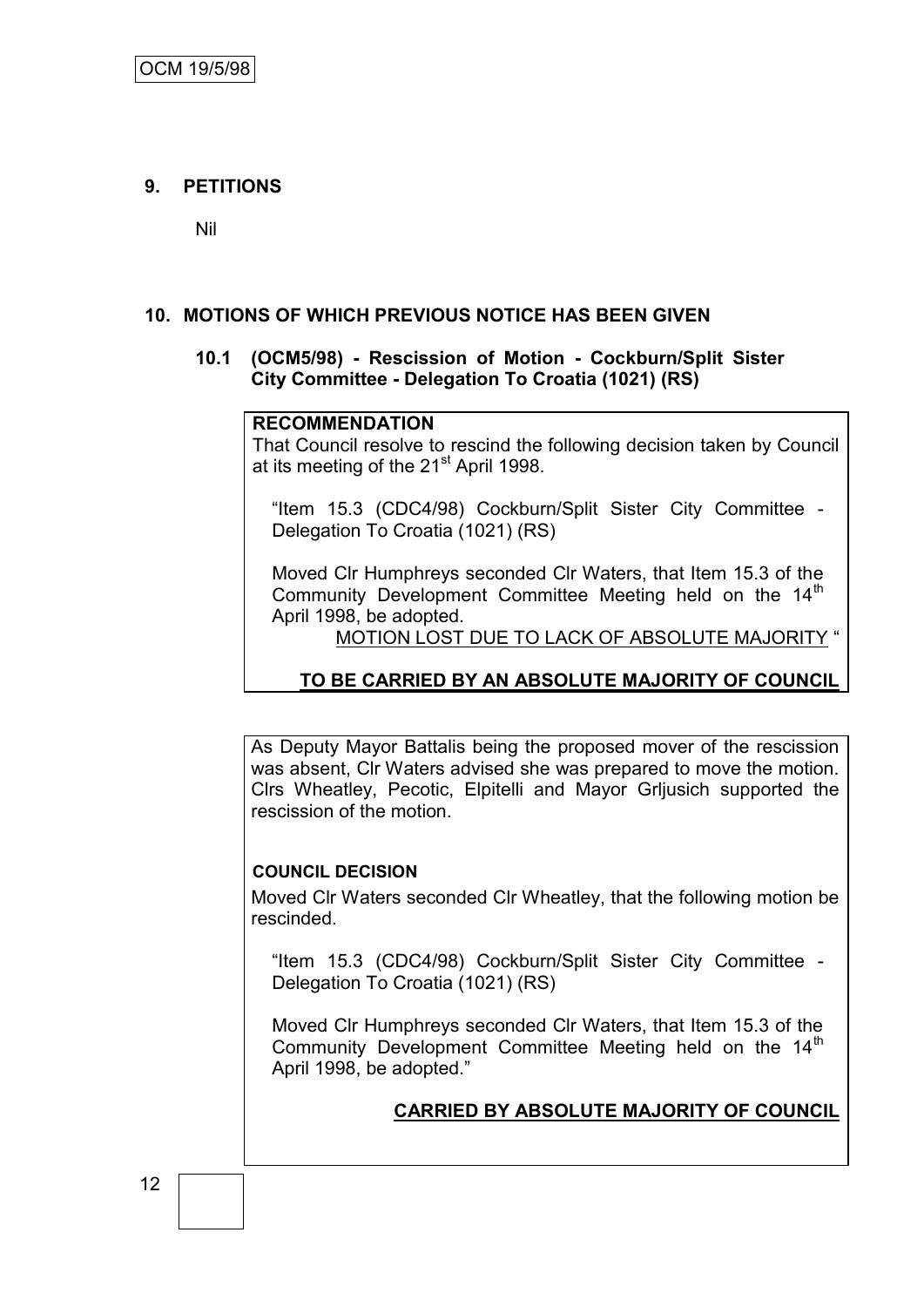## **Item 15.3 (CDC4/98) Cockburn/Split Sister City Committee - Delegation To Croatia (1021) (RS)**

Moved Clr Waters seconded Clr Wheatley, that Council :-

- (1) in addition to the delegation to be sent to Split in July 1998, include the Administrative Support Officer, Mr Robert Santich to act as liaison officer to compile an official report, including a photographic record, of this historic occasion;
- (2) approve of Mr Santich's role, while in Split, to also include meetings with and compilation of a list of relevant organisations - educational, sporting, cultural and business - for future Split/Cockburn exchanges on behalf of the Sister City Committee;
- (3) an amount be transferred from Councillors Conference Expenses Account to the Sister City Account to cover these expenses provided that the funds are available in the Councillors Conference Expenses Account.

**MOTION LOST**

## **11. NOTICE OF MOTIONS FOR CONSIDERATION AT THE FOLLOWING MEETING IF GIVEN DURING THE MEETING**

Nil

## **12. CONFIDENTIAL MATTERS**

Nil

## **13. CLOSING**

Meeting closed at 9:58pm.